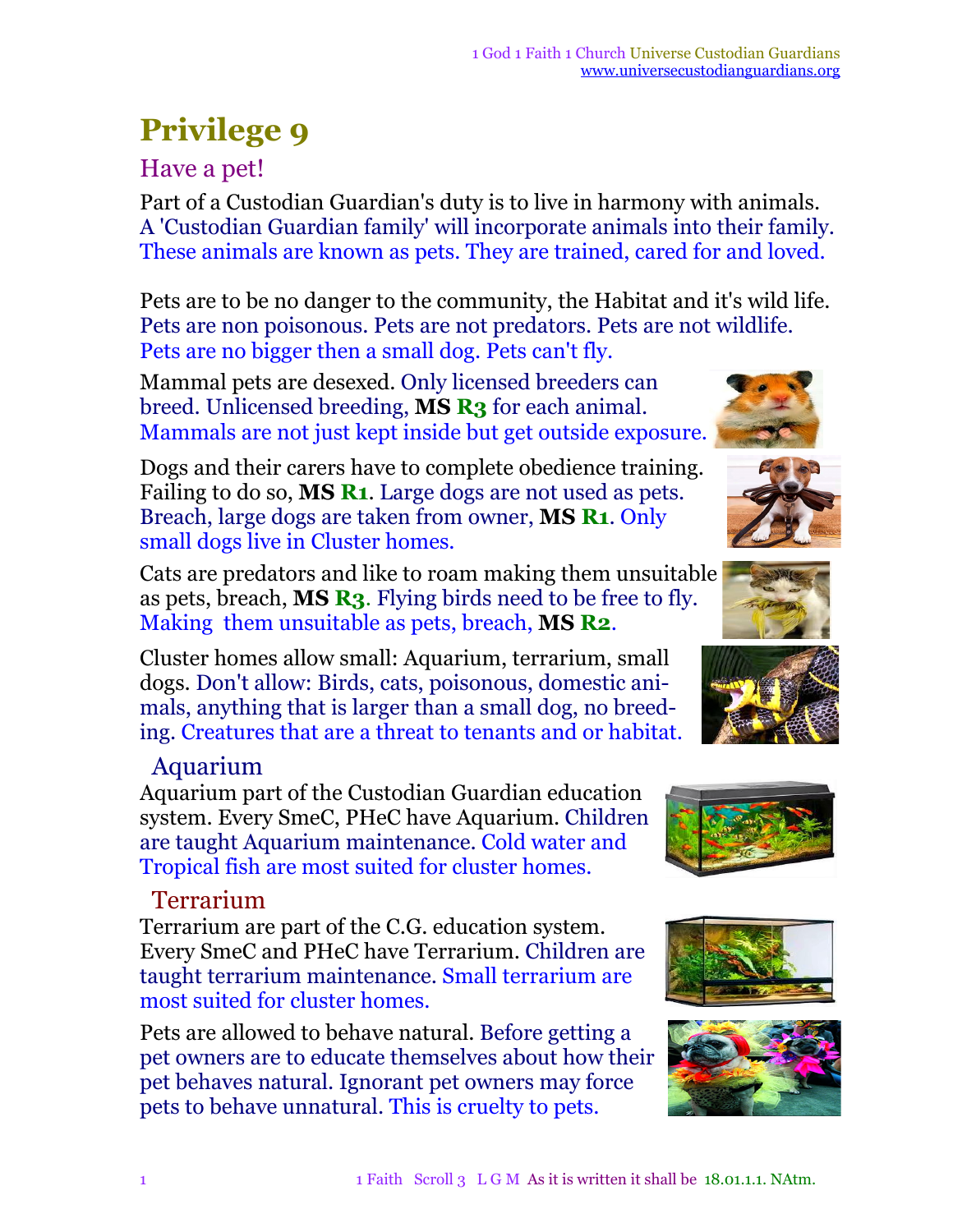## Cruelty to Pets

Keeping 1 pet without it socializing with it's own kind is cruel. Mutilating: clipping ears, tail,... **MS R2** for each animal! Hurting: beating, kicking,... **MS R2** for each animal!

Fashion fur trimming. Painting fur, skin, dressing them up. Treating them as human, not to be themselves. **MS R2** for each animal!

Torturing: bait, lab animal,.. **MS R3** for each animal!

**Breeds**: Pugs, English, French Bulldogs are bred with evermore flat faces. Pet owner are attracted to the flat face for its childlike resemblance. The inbreeding results in side effects. Breathing problems have dogs collapsing during hot weather, heart disease due to poor breathing. The dogs suffer their whole life, because of

human cruelty. Pet owner think the breathing difficulty are charming personality features. This type of breeding ends, **MS R4** for each animal! Shun and Shame owners!

Animals are also part of, 'C.G. Free Education' and 'Teach and Learn'. Some are domestic animals, others are pets. Not wildlife.

**SmeC**: New born club, Basic School, Girl's only School, Family College all have pets. Looked after by educators, mothers, scholars. SmeC also have farm animals and Sanctuary wildlife studies.

**PHeC**: Boy's only school, Apprentice College, Technical College, Leadership College, Leadership Camp all have pets. Looked after by scholars, educators and fathers. PHeC also have farm animals and Sanctuary wildlife studies.

Dear **1 God**, Creator of the most beautiful Universe

Your most humble faithful custodian guardian (1<sup>st</sup> name)

### **1 God is waiting to hear from you !**

**Pet** Prayer Celebrate Pet day 11.3.7. NAtm